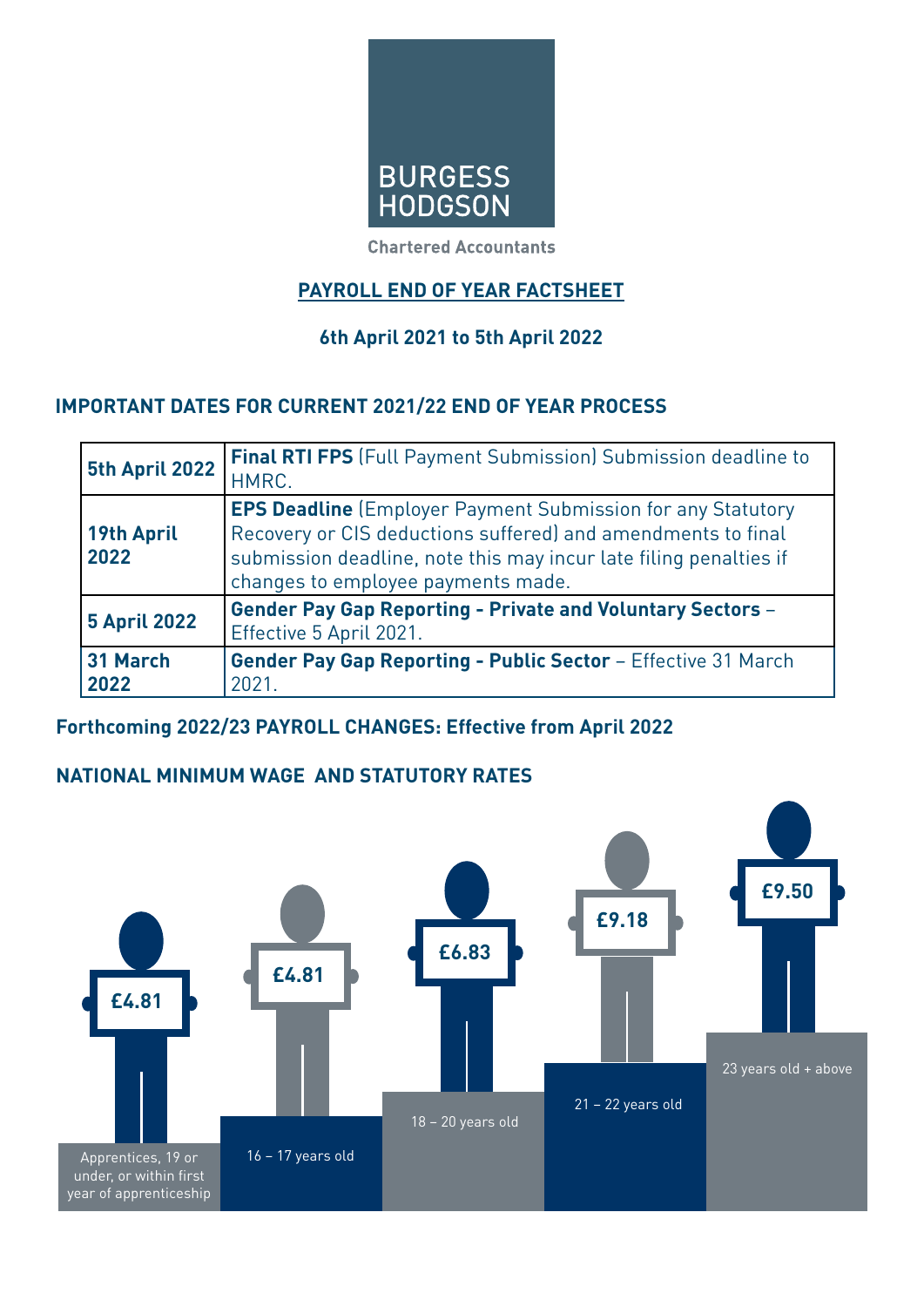| <b>SMP</b>                                   | 90% Average Weekly Earnings for first 6 weeks, increase to<br>£156.66 per week or 90% average weekly earnings, whichever is<br>lower for remaining 33 weeks |                                                                 |  |
|----------------------------------------------|-------------------------------------------------------------------------------------------------------------------------------------------------------------|-----------------------------------------------------------------|--|
| <b>SPP</b>                                   | £156.66 per week or 90% average weekly earnings, whichever is<br>lower                                                                                      |                                                                 |  |
| <b>SAP</b>                                   | 90% Average Weekly Earnings for first 6 weeks, £156.66 per week<br>or 90% average weekly earnings, whichever is lower for<br>remaining 33 weeks             |                                                                 |  |
| <b>SPBP</b>                                  | £156.66 per week or 90% average weekly earnings, whichever is<br>lower                                                                                      |                                                                 |  |
| <b>SSP</b>                                   | Increase to £99.35 per week                                                                                                                                 |                                                                 |  |
|                                              | 92% Large Employers (NIC above £45,000 pa for previous tax<br>year) or 103% Small Employers (NIC below £45,000 pa for<br>previous tax year)                 |                                                                 |  |
| <b>SMP/SPP/SAP</b><br><b>Recovery</b>        |                                                                                                                                                             |                                                                 |  |
|                                              | <b>Loan Type</b>                                                                                                                                            | <b>Threshold (yearly)</b>                                       |  |
| <b>Student Loans</b>                         | Plan 1                                                                                                                                                      | £20,195                                                         |  |
| <b>Thresholds</b>                            | Plan 2                                                                                                                                                      | £27.295                                                         |  |
|                                              | Postgraduate Loan                                                                                                                                           | £21,000                                                         |  |
|                                              | Plan 4                                                                                                                                                      | £25,375                                                         |  |
| <b>Statutory</b><br><b>Redundancy</b><br>Cap | redundancy payment from 6 April 2022 is £571                                                                                                                | Maximum amount of a week's pay for the purpose of calculating a |  |
|                                              |                                                                                                                                                             | £10,000                                                         |  |
| <b>Auto Enrolment</b><br><b>Thresholds</b>   | <b>AE Earnings Trigger</b><br><b>Lower Earnings Limit</b>                                                                                                   | £6,240                                                          |  |

# **UK INCOME TAX THRESHOLDS**



| <b>PAYE Tax Threshold</b> | £12,570 per annum (£1048 pcm)<br>(Frozen from 2022 to 2026) |
|---------------------------|-------------------------------------------------------------|
| <b>Emergency Tax Code</b> | 1257L                                                       |
| 20% (basic rate)          | £1 to £37,700                                               |
| 40% (higher rate)         | £37,701 to £150,000                                         |
| 45% (additional rate)     | over £150,000                                               |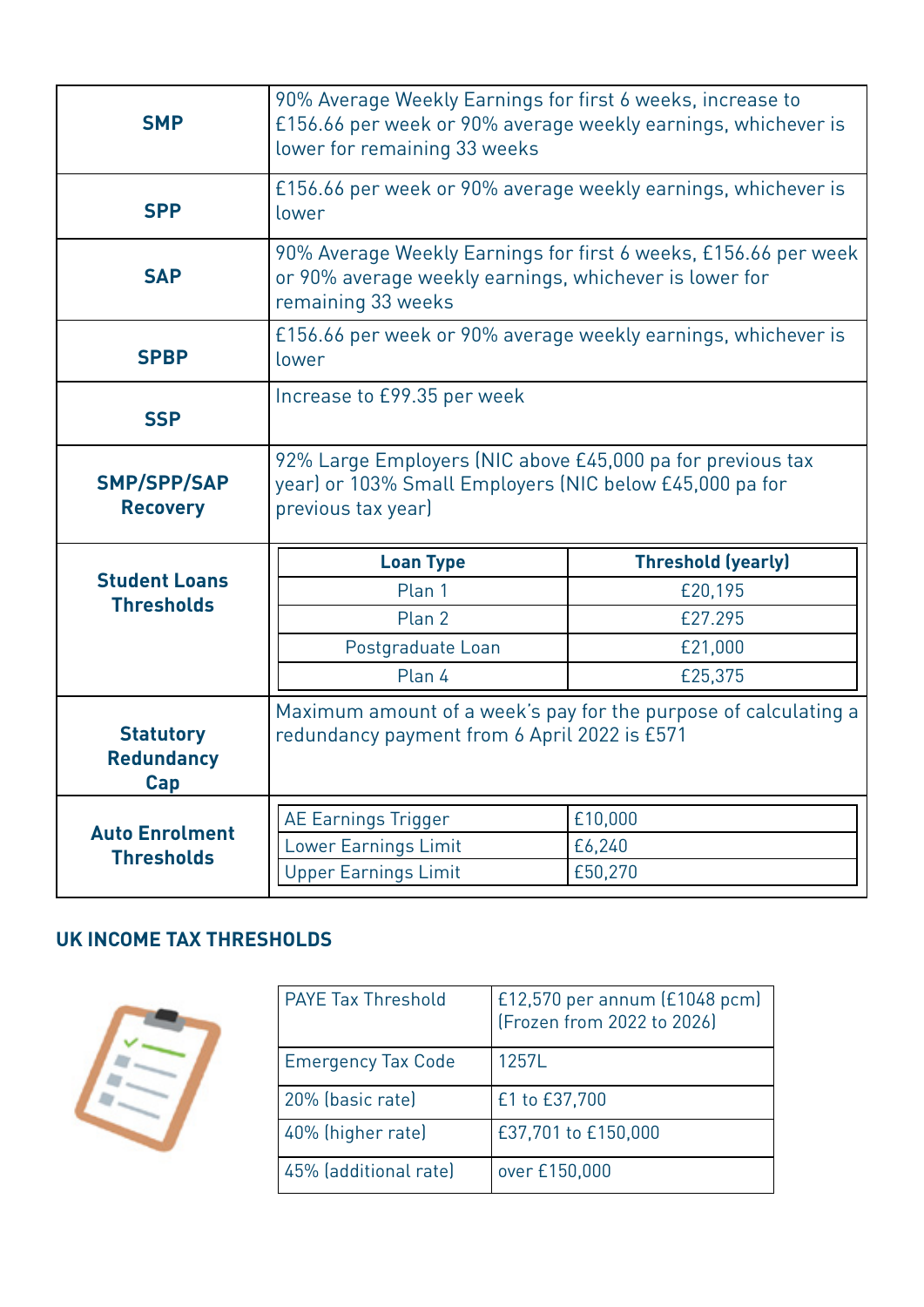# **NATIONAL INSURANCE THRESHOLDS**

From 6 April 2022 until 5 July 2022

| <b>Class 1 NICs</b>                                             | <b>Weekly</b> | <b>Monthly</b> | <b>Annual</b> |
|-----------------------------------------------------------------|---------------|----------------|---------------|
| Lower earnings limit<br>[LEL]                                   | £123          | £533           | £6,396        |
| <b>Primary Threshold</b>                                        | £190          | £823           | £9,880        |
| <b>Secondary Threshold</b>                                      | £175          | £758           | £9,100        |
| Upper earnings limited<br>[UEL]                                 | £967          | £4,189         | £50,270       |
| <b>Upper Secondary</b><br>Threshold (UST) for<br>under 21s      | £967          | £4,189         | £50,270       |
| Apprentice upper<br>secondary threshold<br>(AUST) for under 25s | £967          | £4,189         | £50,270       |

# From 6 July 2022 until 5 April 2023

| <b>Class 1 NICs</b>                                             | <b>Weekly</b> | <b>Monthly</b> | <b>Annual</b> |
|-----------------------------------------------------------------|---------------|----------------|---------------|
| Lower earnings limit<br>[LEL]                                   | £123          | £533           | £6,396        |
| <b>Primary Threshold</b>                                        | £242          | £1,048         | £12,570       |
| <b>Secondary Threshold</b>                                      | £175          | £758           | £9,100        |
| Upper earnings limited<br>(UEL)                                 | £967          | £4,189         | £50,270       |
| <b>Upper Secondary</b><br>Threshold (UST) for<br>under 21s      | £967          | £4,189         | £50,270       |
| Apprentice upper<br>secondary threshold<br>(AUST) for under 25s | £967          | £4,189         | £50,270       |

# **NEW NATIONAL INSURANCE LETTERS**

| <b>NI LETTER</b> | <b>USE</b>                                                                                                        |
|------------------|-------------------------------------------------------------------------------------------------------------------|
|                  | Veteran - Standard category                                                                                       |
| F                | Freeport- Standard category                                                                                       |
|                  | Freeport - married women and<br>widows entitled to pay reduced NICs                                               |
| ς                | Freeport - employees above state<br>pension age                                                                   |
|                  | Freeport - employees who defer<br>paying 12% NICs, only paying 2%<br>because they are paying it in another<br>iob |

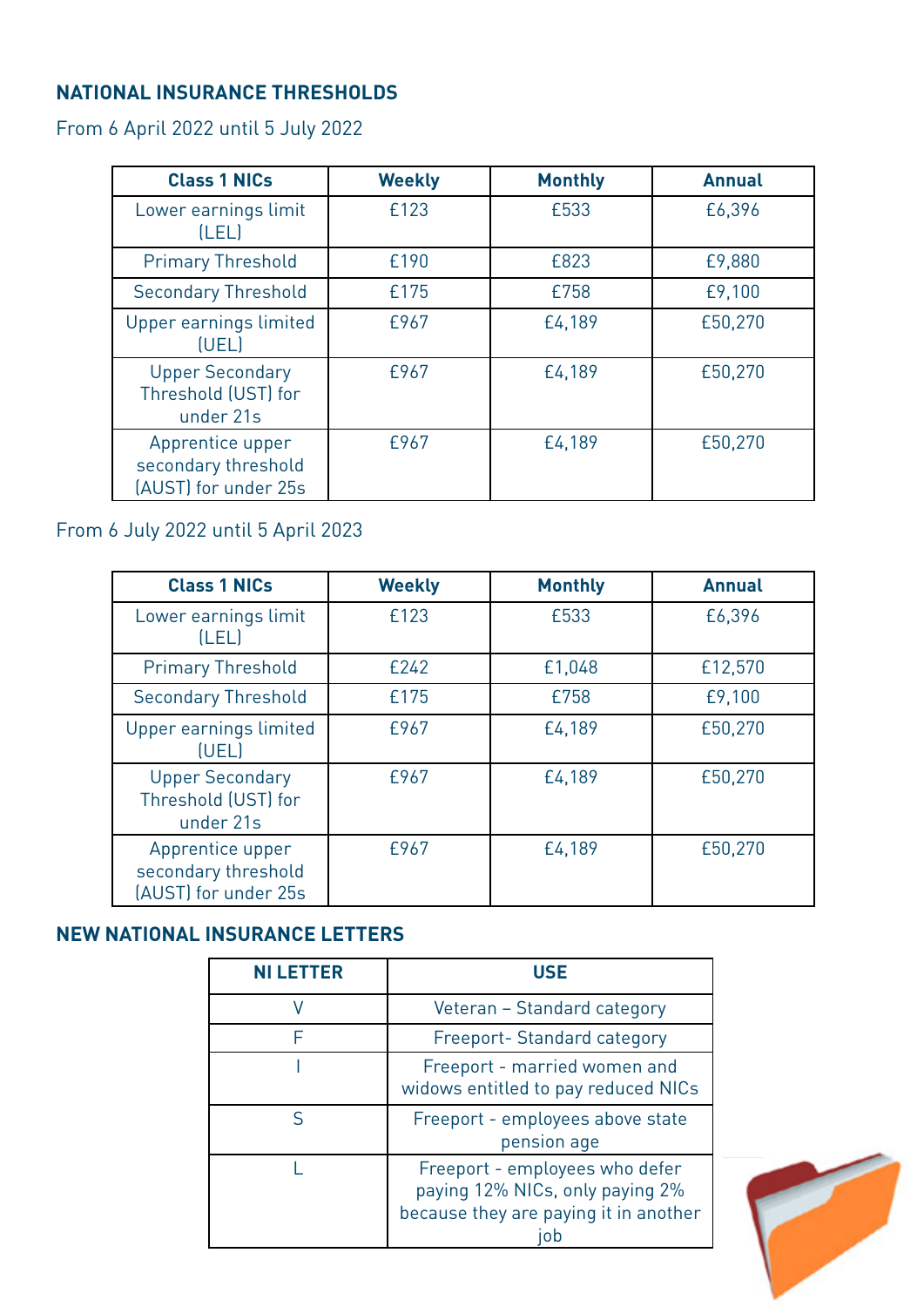The National Insurance Contributions Upper Earnings Limit and Upper Profits Limit will remain aligned to the higher rate threshold of £50,270 for the next 5 years from 2022 – 2026.

## **SCOTTISH INCOME TAX THRESHOLDS**

| <b>PAYE Tax Threshold</b> | £12,570.00 per annum<br>[£1,048.00 pcm] |
|---------------------------|-----------------------------------------|
| <b>Emergency Tax Code</b> | S1257L                                  |
| 19%                       | $£1 - £2,162$                           |
| 20%                       | £2,163 - £13,118                        |
| 21%                       | £13,119 - £31,092                       |
| 41%                       | £31,093 to £150,000                     |
| 46%                       | £150,000 and above                      |

#### **WELSH INCOME TAX THRESHOLDS**

| <b>PAYE Tax Threshold</b> | £12,570.00 per annum<br>$[£1,048.00$ pcm $]$ |
|---------------------------|----------------------------------------------|
| <b>Emergency Tax Code</b> | C1257L                                       |
| 20% (basic rate)          | £1 to £37,700                                |
| 40% (higher rate)         | £37,701 to £150,000                          |
| 45% (additional rate)     | over £150,000 (no change)                    |

#### **IMPORTANT POINTS TO NOTE**



#### **Health and Social Care Levy from 6 April 2022**

For tax year 6 April 2022 to 5 April 2023; Employer Class 1, employee Class 1, Class 1A, Class 1B and Class 4 National Insurance contributions will increase by 1.25%

From 6 April 2023; The National Insurance contribution rates will go back down to 2021 to 2022 levels, and the levy will become a new separate tax of 1.25%

How the levy will affect you

Between 6 April 2022 and 5 April 2023; If you are an employer, employee or self-employed (and below the State Pension age), you will pay the 1.25% increase in National Insurance contributions.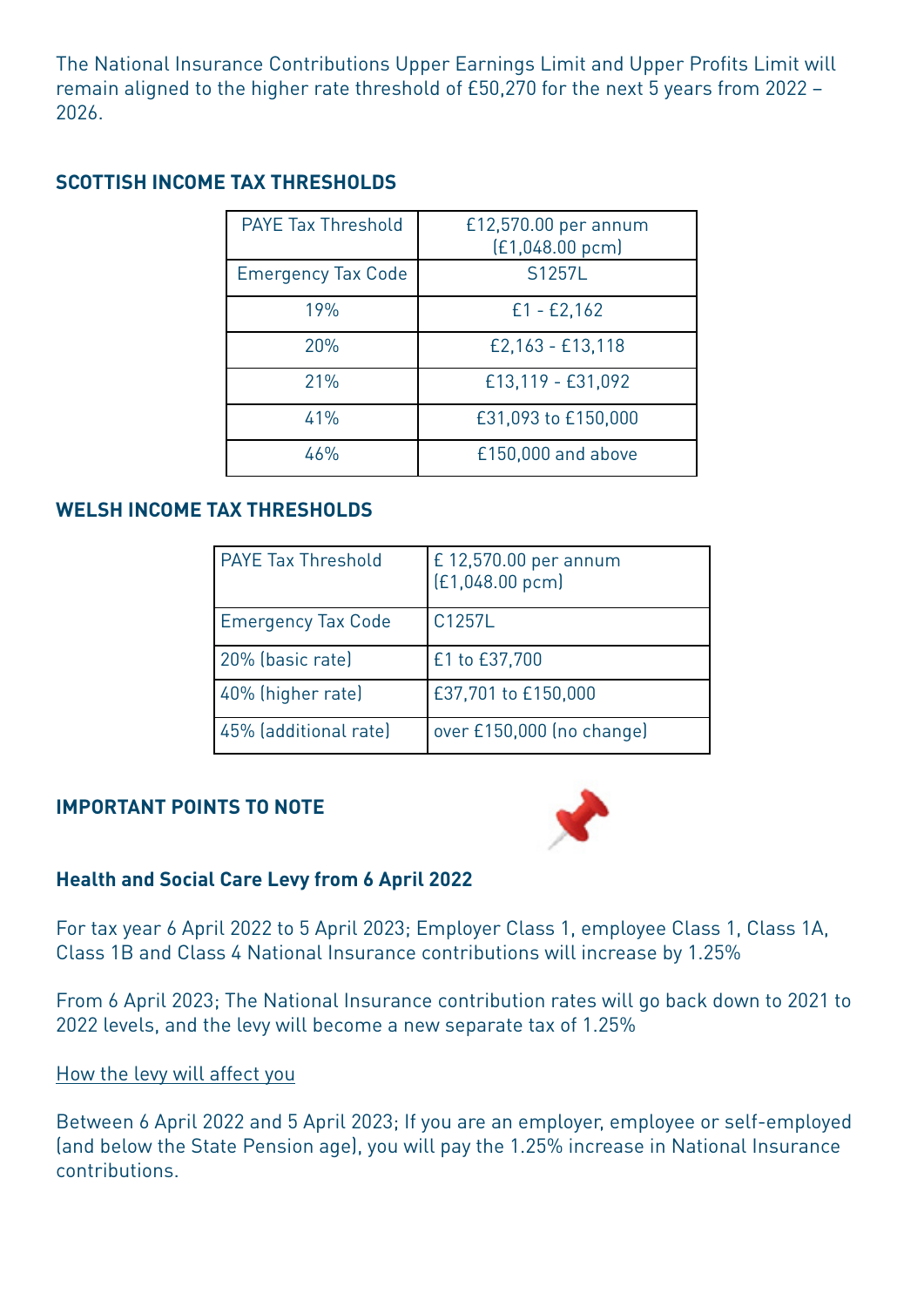From 6 April 2023; The separate levy of 1.25% will apply to the same amounts for the following classes of National Insurance contributions:

- Class 1 that are above the primary and secondary thresholds
- Class 1A and Class 1B for employers
- Class 4 for the self-employed

If your business pays Class 1, Class 1A or Class 1B National Insurance contributions, you'll need to start paying the 1.25% increase in contributions from 6 April 2022. You'll then need to pay the separate 1.25% levy from 6 April 2023.

You may also have to pay the separate levy from 6 April 2023 for employees who are over State Pension age.

Those liable to pay National Insurance contributions will also be liable to pay the levy. Existing employer reliefs and allowances that apply to National Insurance contributions will also apply to the levy. Earnings on which National Insurance contributions are calculated will also be used to calculate the separate levy.

Information is not yet available on how to report the levy from April 2023.

When you will not have to pay the extra 1.25%

If your employee falls into one of the following categories and earns less than £50,270 (or £25,000 for Freeport employees) per year, existing reliefs will apply for:

> [•apprentices under the age of 25](https://www.gov.uk/government/publications/national-insurance-contributions-for-under-25s-employer-guide) [•employees under the age of 21](https://www.gov.uk/government/publications/employer-national-insurance-contributions-for-under-21s) [•armed forces veterans](https://www.gov.uk/government/publications/national-insurance-contributions-relief-for-employers-who-hire-veterans) [•employees in Freeports](https://www.gov.uk/government/publications/zero-rate-of-secondary-national-insurance-contributions-for-freeport-employees)

New information for payslips

HMRC is asking employers, where appropriate, to include the following message on payslips:

'1.25% uplift in NICs, funds NHS, health & social care'.

This message is for the payslips of employees who have to pay the increased contribution between 6 April 2022 and 5 April 2023. This is so that they understand what it's helping to fund.

From April 2023, the levy is to be reported as a new item through the payroll and separate on payslips from National Insurance contributions.

Further guidance is available;

[Prepare for the Health and Social Care Levy - GOV.UK \(www.gov.uk\)](https://www.gov.uk/guidance/prepare-for-the-health-and-social-care-levy)

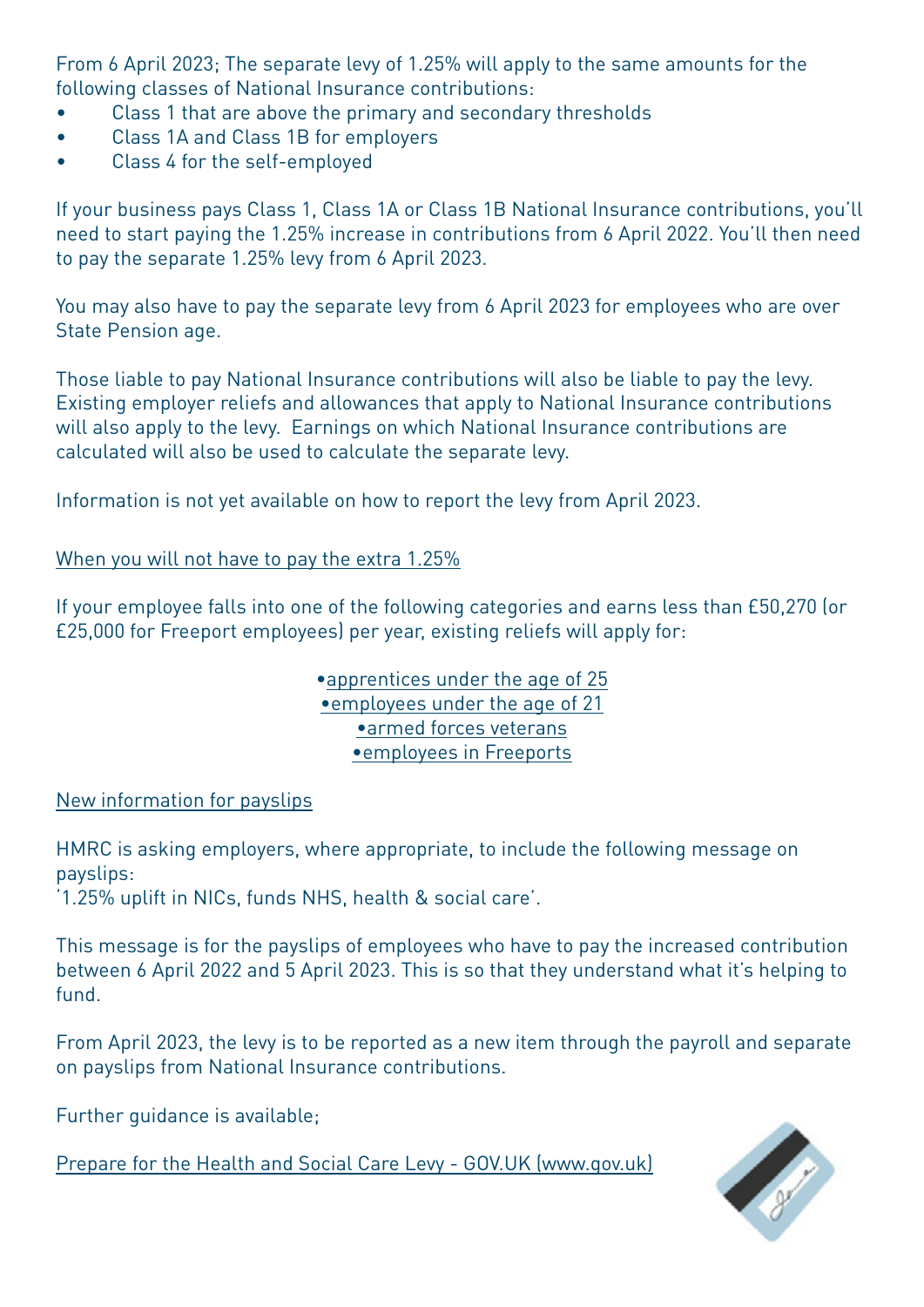| <b>National Insurance</b><br><b>Category Letter</b>           | Earnings at or above<br>lower earnings limit up<br>to and including primary<br>threshold | Earnings above the primary<br>threshold up to and including<br>upper earnings limit | <b>Balance of earnings</b><br>above upper earnings<br>limit |
|---------------------------------------------------------------|------------------------------------------------------------------------------------------|-------------------------------------------------------------------------------------|-------------------------------------------------------------|
| $\overline{A}$                                                | $0\%$                                                                                    | 13.25%                                                                              | 3.25%                                                       |
| B                                                             | $0\%$                                                                                    | 7.1%                                                                                | 3.25%                                                       |
| C                                                             | nil                                                                                      | nil                                                                                 | nil                                                         |
| F (Freeport)                                                  | $0\%$                                                                                    | 13.25%                                                                              | 3.25%                                                       |
| H (Apprentice<br>under 25)                                    | $0\%$                                                                                    | 13.25%                                                                              | 3.25%                                                       |
| I (Freeport -<br>married women<br>and widows<br>reduced rate) | $0\%$                                                                                    | 7.1%                                                                                | 3.25%                                                       |
|                                                               | $0\%$                                                                                    | 3.25%                                                                               | 3.25%                                                       |
| L (Freeport -<br>deferment)                                   | $0\%$                                                                                    | 3.25%                                                                               | 3.25%                                                       |
| M (under 21)                                                  | $0\%$                                                                                    | 13.25%                                                                              | 3.25%                                                       |
| S (Freeport - state<br>pensioner)                             | nil                                                                                      | nil                                                                                 | nil                                                         |

#### **Zero rate Employer NIC for veterans:**

#### NI holiday for employers of veterans

This relief has been available from 6 April 2021, however, for the first year of the policy's implementation, eligible employers have been required to pay the associated Secondary Class 1 National



From April 2022 onwards, employers will be able to claim the relief through payroll and Real Time Information (RTI). This will be through the introduction of a new veteran specific NIC letter = V. This new category will mirror existing category A. If there are scenarios where the veteran employee would normally sit under another NIC category letter, for which there is no veteran equivalent (B, T, C, W, J, Q) then the existing category should be applied for the tax year. Where the employer is also eligible for veteran relief, they will need to contact HMRC at tax year end to set up a manual process for the relief to be claimed.

A new Veterans Upper Secondary Threshold (VUST) will be created. Where a veterans' earnings are above the VUST, the employer relief can be applied on the element of the earnings below the VUST.

## **Freeports employer NICs relief**

The government intends to create up to 11 Freeports in various locations within the UK. From 6 April 2022, a reduced rate of employer NICs will apply to all Freeport based businesses.



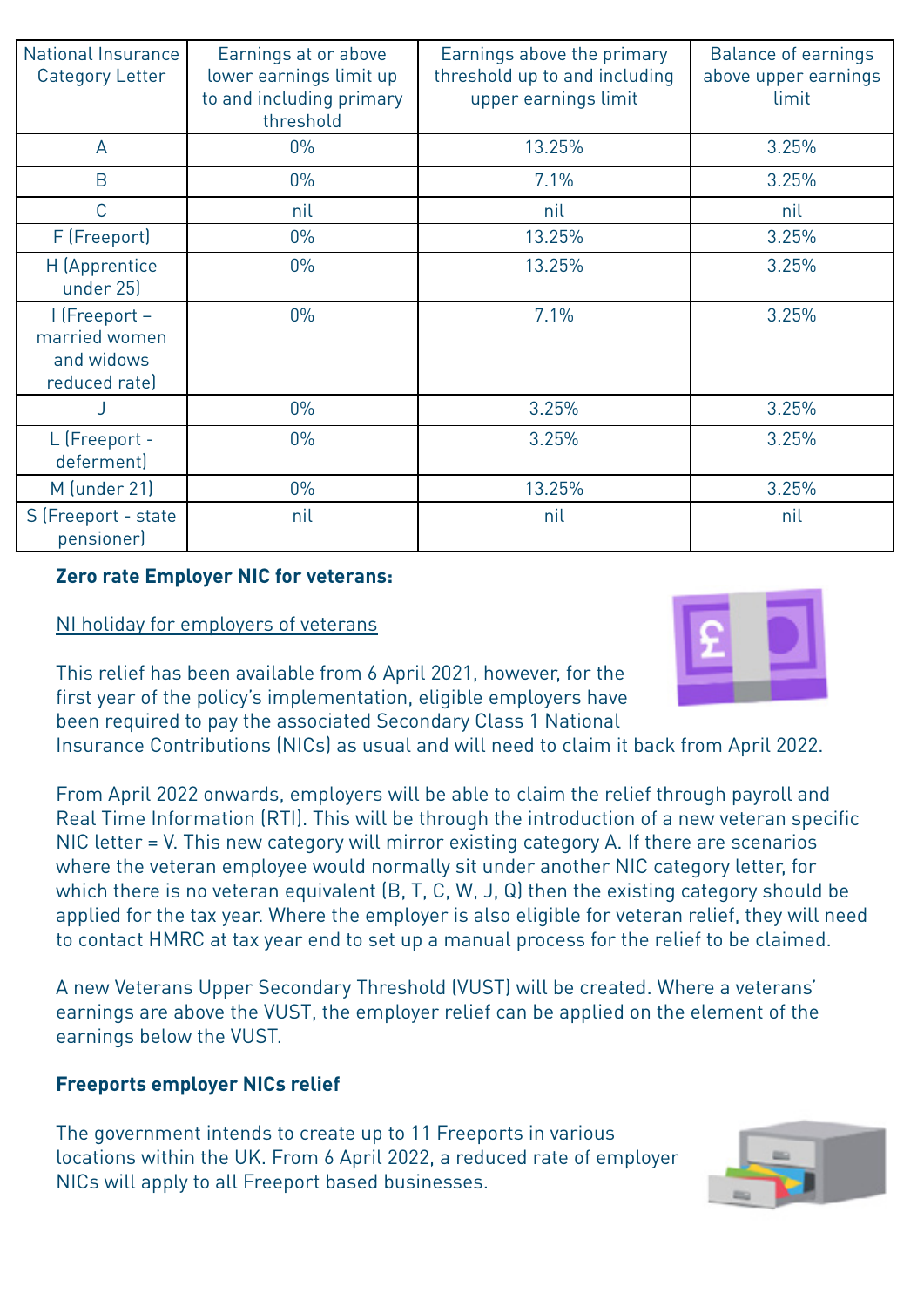This will mean all employers based within and employing people working within the Freeport geographic area can apply a zero-secondary rate of employer NICs for those employees' earnings above the secondary threshold up to and including a newly established Freeport Upper Secondary Threshold (FUST). Anything above this rate will be charged at 13.8%. It is expected that the FUST for tax year 2022-23 will sit at £25,000.

To be eligible, the employee must be a new hire after April 2022 and must not have worked for that employer (or a business connected to that employer) in the previous 24 months. They must also spend a minimum of 60% of their time working within the Freeport tax site.

Not one, but four, new Freeport NIC category letters are to be introduced:

- F standard category letter
- I married women and widows entitled to pay reduced NICs
- S employees above state pension age
- L employees who defer paying 12% NICs, only paying 2% because they are paying it in another job

The new category letters reflect existing NIC category letters A, B, C and J.

In the extremely rare circumstance that the employer has an employee for whom they would use a different NIC category letter (the example of Mariners is provided), then they would need to contact HMRC at the end of the tax year to establish a manual process by which to calculate and claim the relief.

## **Changes to the EPS from April 2022**

In April 2022 there will be an addition to the EPS information. CIS above £0.00 will require an associated Corporation Tax (CT) Unique Taxpayer Reference (UTR) to be added to the new data field. There will be a validation attached to this where the EPS can be rejected if the CT UTR is not recognised, or there is no eligibility to make set-off claims under the CIS in that tax year.

HMRC issued this notice to software developers and have adopted this measure as part of the HMRC's strategy to tackle CIS abuse.

## **Tax Bands and Rates**

The basic rate of tax is 20%. In 2022/23 the band of income taxable at this rate is £37,700. So that the threshold at which the 40% band applies have an allowance of £1,000. For Higher rate taxpayer the allowance is £500.00 No allowance is due to additional rate taxpayers.

## **REMINDERS:**

**Employment Allowance:** Only employers with secondary National Insurance liabilities of under £100,000 in the previous tax year will be eligible to claim the £5,000 Employment Allowance. This has increased from £4,000.00 the prior year.

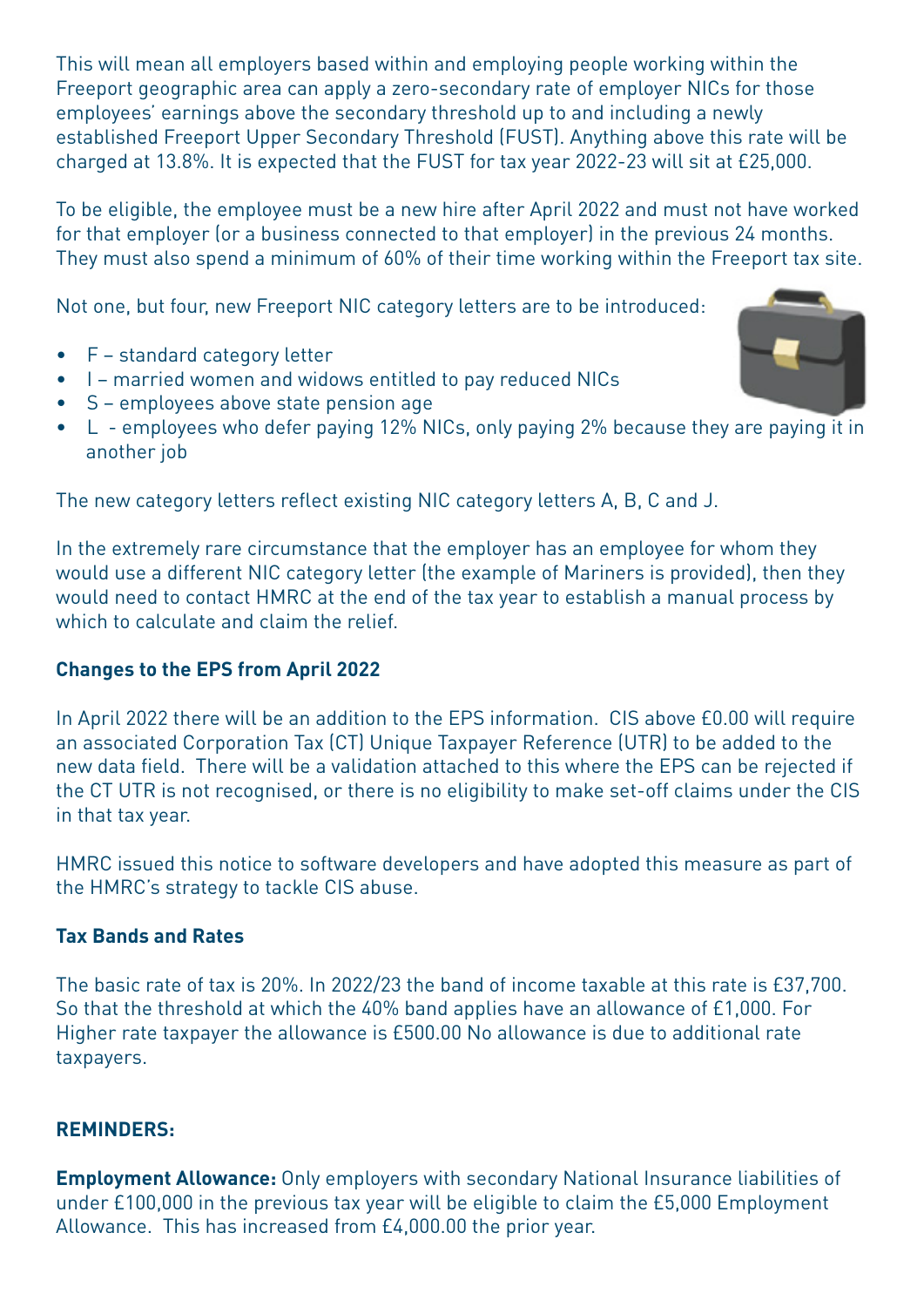Since 6 April 2020 employers must check they remain eligible to claim and to check if de minimis state aid (DSA) rules apply. Where a limited company has only one employee, being the director, even if paid above the ST threshold for NIC (£8,840 p.a. for 2021/22) the company cannot claim the EA. Hence a company with several employees, where the director is the only employee paid above the ST, cannot claim the EA. However, when the company takes on employees and more than one employee or director earns above the ST it becomes eligible for EA claim.

The allowance is not available for:

- Anyone who employees someone as a nanny or for household or domestic duties unless employee is a care and support worker.
- Employers already claiming through a connected business or charity see below.
- Public authorities which are not charities
- Employers who carry out functions either wholly or mainly of a public nature, unless they have charitable status – NHS bodies, GP surgeries.
- Service companies cannot claim in respect of deemed payments of salary.

**Apprenticeship Levy:** As per previous years, all companies with 'Pay Bill' (employee earnings subject to Class 1 NIC) of £3 million and over in 2021/22 and expected to be over £3 million in 2022/23 (total pay bill for all connected companies) must pay a 0.5% Apprenticeship Levy. An annual allowance of £15,000 is available to offset against the levy which is applied cumulatively across the tax year (£1,250 pcm).

**Gender Pay Gap Reporting:** Reminder that all employers with over 250 employees are required to register with the governments GPGR service and publish statutory calculations each year showing how large the pay gap is between their male and female employees. There are 2 sets of regulations which carry different reporting deadlines as follows.

- Private and Voluntary Sectors Effective 5 April 2021, Deadline to report 5 April 2022.
- Public Sector Effective 31 March 2021, Deadline to report 31 March 2022.

**Calculating Holiday Pay:** From April 2020, the period for calculating an average week's pay increases to 52 weeks, from 12 weeks.

**Changes to Contract of Employment:** From 6 April 2020 all employees and workers must be given a written statement of employment on or before "day one", being the start date of employment.

**Off-payroll working for intermediaries and contractors (IR35):** How the off-payroll working rules are applied will change on 6 April 2021.

Before 6 April 2021, if your worker provides services to a client through you:

- in the public sector, the client must decide your employment status.
- in the private sector, you must decide your worker's status